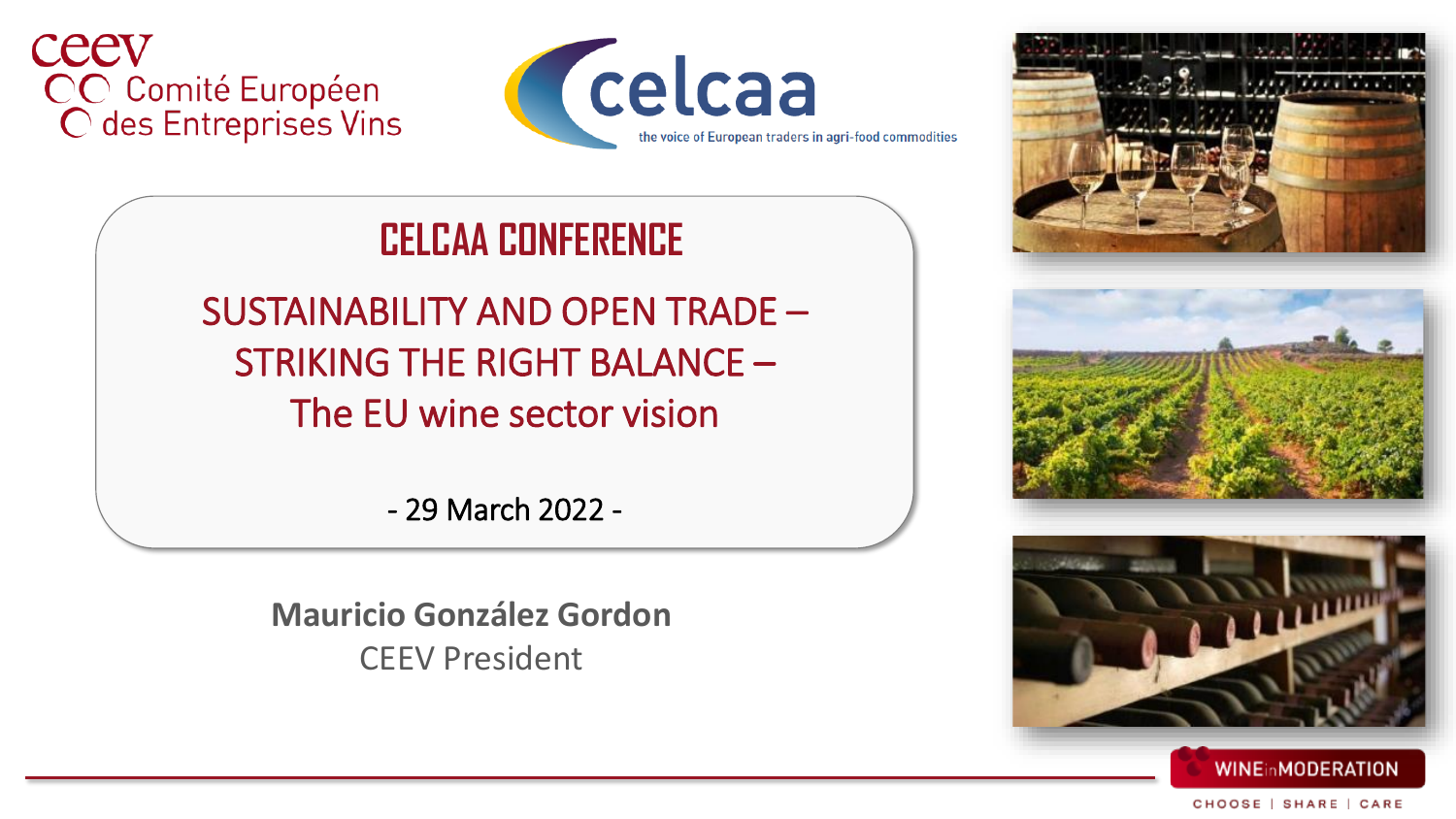

## ABOUT CEEV

#### **CEEV – European Committee of Wine Companies**

- Represents EU producers and traders of wine and aromatised wine products
- 25 national associations from 13 EU countries + Switzerland, United Kingdom and Ukraine
- A consortium of 4 leading EU wine companies
- Our members produce and market the large majority of wines with and without GI



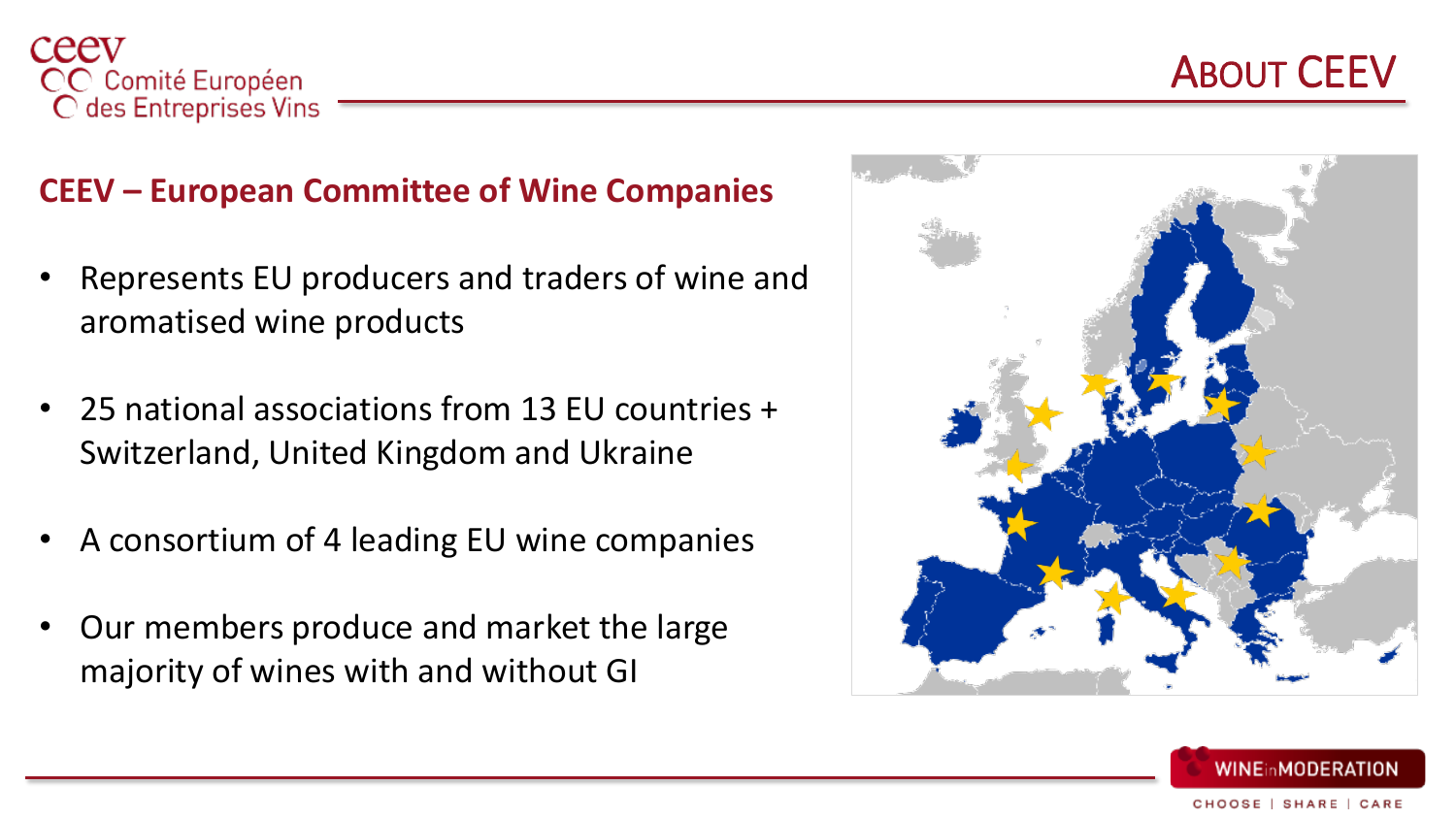## ceev CC Comité Européen<br>C des Entreprises Vins



Vine culture and consequently wine production is limited to 2 small fringes



#### THE WINE IN THE WORLD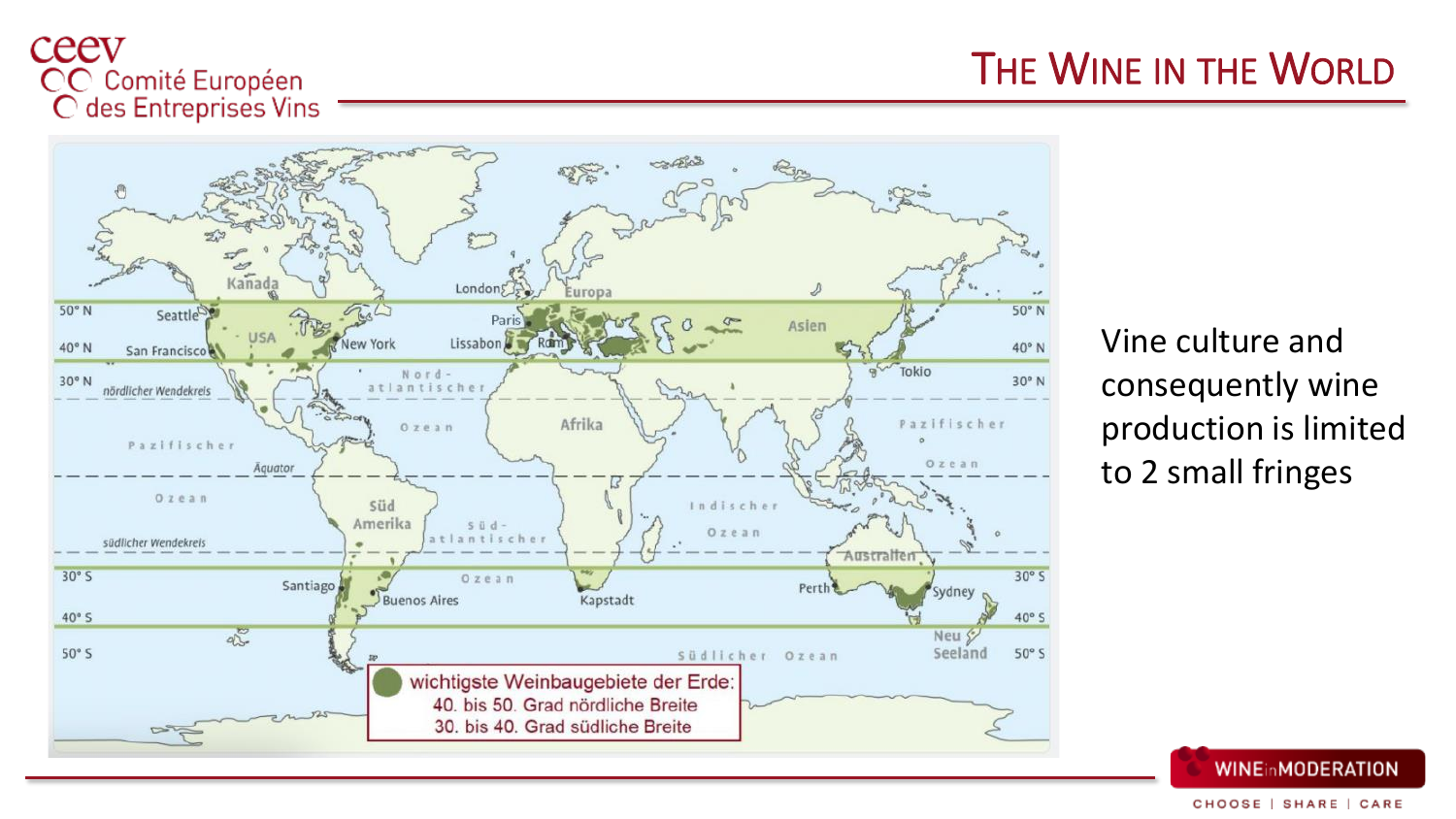

**Evolution of wine trade**







#### **Evolution of world wine consumption**



The world is not drinking more; more people is interested in wine worldwide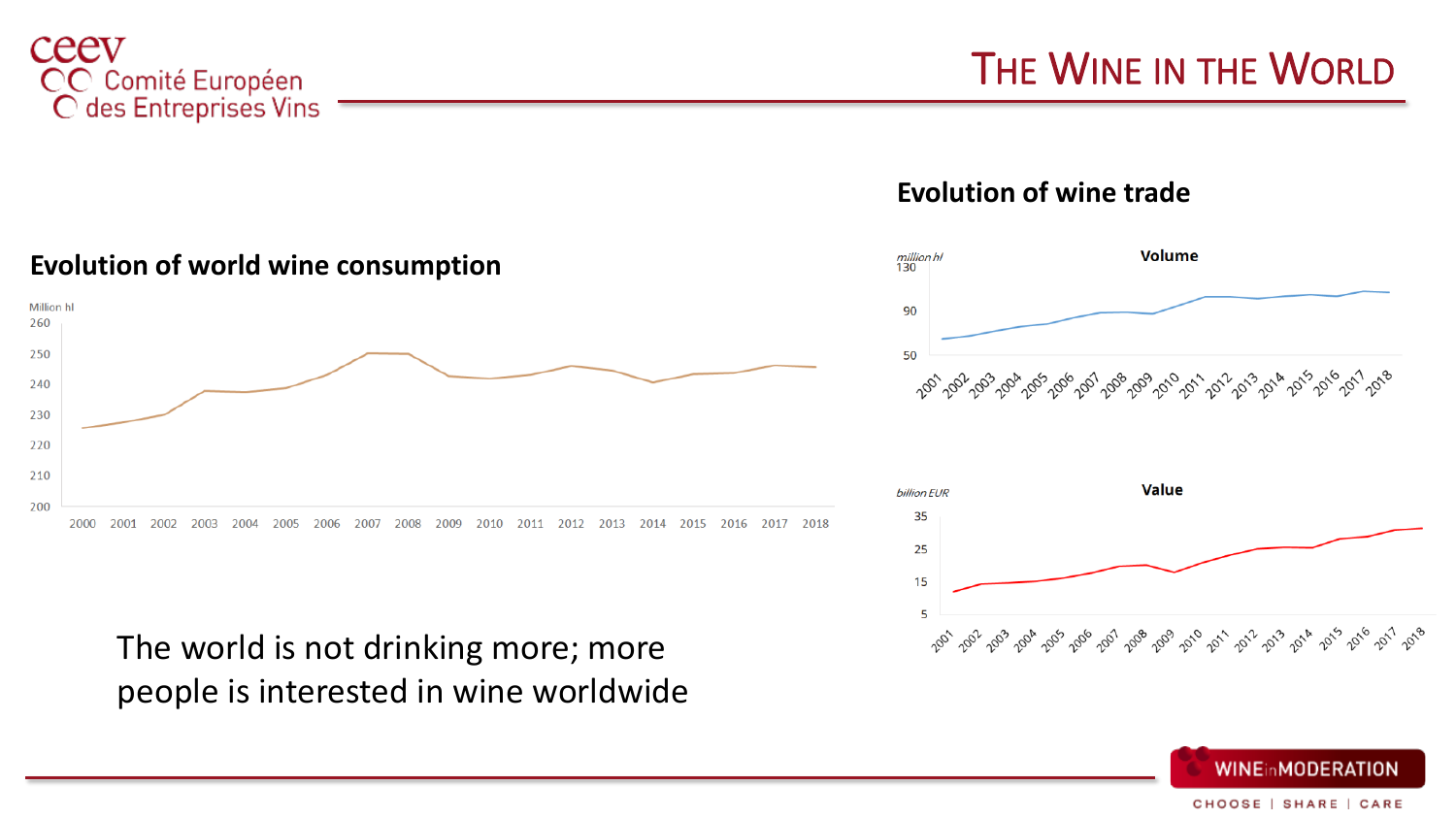

# THE EU WINE SECTOR IN A NUTSHELL

**EU WINE TRADE**

- **3 214 376 hectares of vineyard in the EU**
- **70%** of world wine production in value
- **1624 Protected Designation of Origin (PDO) or ……....Protected Geographical Indication (PGI)** 
	- **72%** of the EU wine export in volume
	- **90%** of the value of EU wine exports
	- **63%** of the total production
- **1 st EU agri-food export in value**
- **57% of EU wine exports** are intra-EU trade
- **€ 17.162 million** extra-EU exports in 2021
- **€ 15.440 million** positive trade balance in 2021
- **2,5 million wine-growing holdings in the EU**
- **3 million direct jobs**